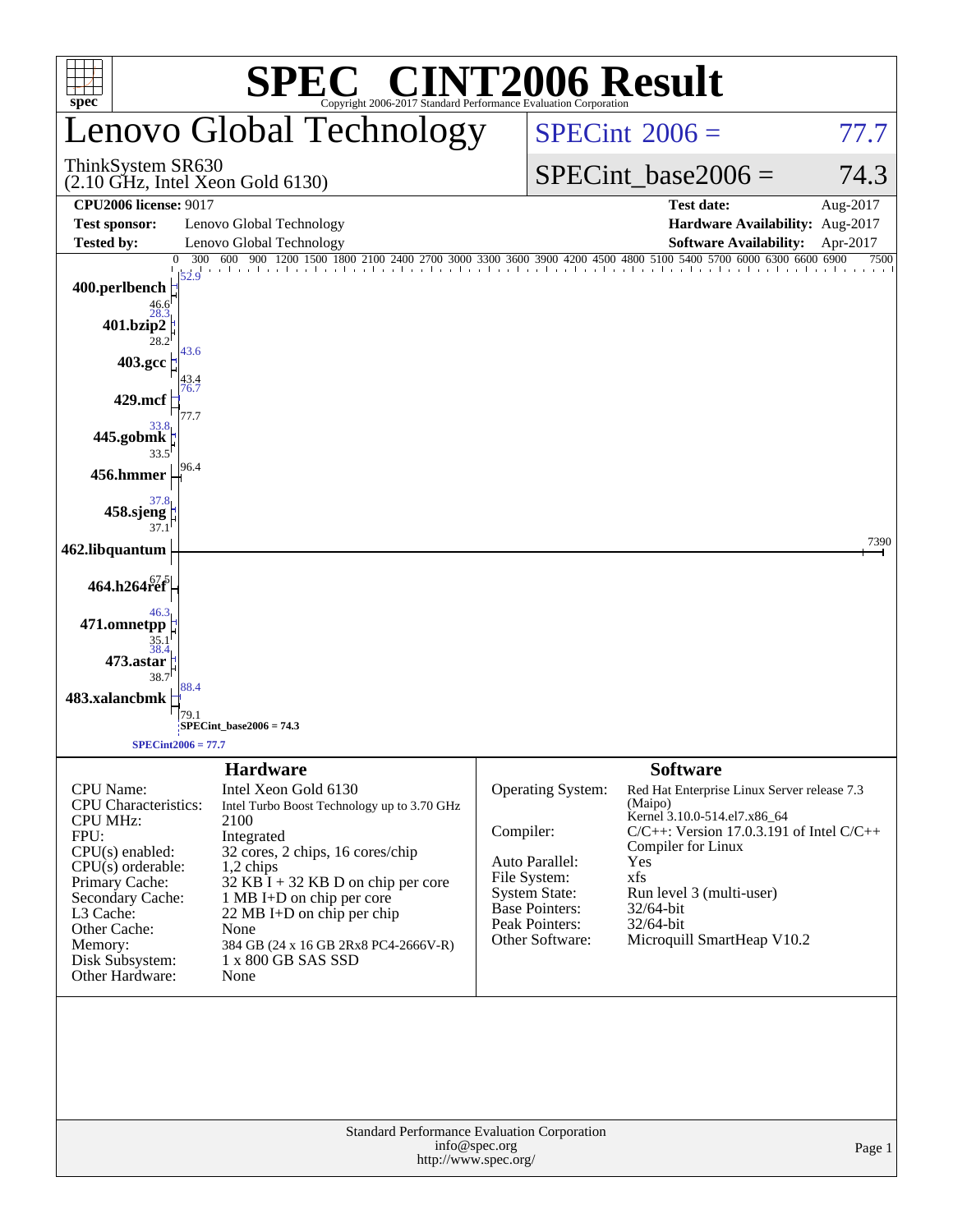

## enovo Global Technology

#### ThinkSystem SR630

(2.10 GHz, Intel Xeon Gold 6130)

 $SPECint2006 = 77.7$  $SPECint2006 = 77.7$ 

#### SPECint base2006 =  $74.3$

**[Test sponsor:](http://www.spec.org/auto/cpu2006/Docs/result-fields.html#Testsponsor)** Lenovo Global Technology **[Hardware Availability:](http://www.spec.org/auto/cpu2006/Docs/result-fields.html#HardwareAvailability)** Aug-2017

**[CPU2006 license:](http://www.spec.org/auto/cpu2006/Docs/result-fields.html#CPU2006license)** 9017 **[Test date:](http://www.spec.org/auto/cpu2006/Docs/result-fields.html#Testdate)** Aug-2017 **[Tested by:](http://www.spec.org/auto/cpu2006/Docs/result-fields.html#Testedby)** Lenovo Global Technology **[Software Availability:](http://www.spec.org/auto/cpu2006/Docs/result-fields.html#SoftwareAvailability)** Apr-2017

#### **[Results Table](http://www.spec.org/auto/cpu2006/Docs/result-fields.html#ResultsTable)**

|                                                                                                          | <b>Base</b>    |              |                |       |                | <b>Peak</b> |                |              |                |              |                |              |
|----------------------------------------------------------------------------------------------------------|----------------|--------------|----------------|-------|----------------|-------------|----------------|--------------|----------------|--------------|----------------|--------------|
| <b>Benchmark</b>                                                                                         | <b>Seconds</b> | <b>Ratio</b> | <b>Seconds</b> | Ratio | <b>Seconds</b> | Ratio       | <b>Seconds</b> | <b>Ratio</b> | <b>Seconds</b> | <b>Ratio</b> | <b>Seconds</b> | <b>Ratio</b> |
| $ 400$ .perlbench                                                                                        | 210            | 46.6         | 208            | 47.0  | 210            | 46.5        | 185            | 52.9         | 183            | 53.3         | 185            | 52.9         |
| $401$ .bzip2                                                                                             | <u>342</u>     | 28.2         | 341            | 28.3  | 343            | 28.2        | 341            | 28.3         | 341            | 28.3         | 341            | 28.3         |
| $403.\mathrm{gcc}$                                                                                       | 185            | 43.5         | 185            | 43.4  | 186            | 43.4        | 184            | 43.8         | 185            | 43.6         | 184            | <u>43.6</u>  |
| $429$ mcf                                                                                                | 117            | 78.1         | 117            | 77.7  | 120            | 75.8        | <b>119</b>     | 76.7         | 119            | 76.8         | 121            | 75.6         |
| $445$ .gobmk                                                                                             | 313            | 33.5         | 313            | 33.5  | 313            | 33.5        | 311            | 33.8         | 311            | 33.8         | 311            | 33.8         |
| $456.$ hmmer                                                                                             | 97.0           | 96.2         | 96.8           | 96.4  | 96.7           | 96.5        | 97.0           | 96.2         | 96.8           | 96.4         | 96.7           | 96.5         |
| $458$ .sjeng                                                                                             | 326            | 37.1         | 326            | 37.1  | 326            | 37.1        | 320            | 37.8         | 320            | 37.8         | 320            | 37.8         |
| 462.libquantum                                                                                           | 2.80           | 7410         | 2.80           | 7390  | 2.88           | 7190        | 2.80           | 7410         | 2.80           | 7390         | 2.88           | 7190         |
| 464.h264ref                                                                                              | 328            | 67.5         | 328            | 67.6  | 330            | 67.0        | 328            | 67.5         | 328            | 67.6         | 330            | 67.0         |
| $ 471$ .omnetpp                                                                                          | 176            | 35.5         | 178            | 35.1  | 179            | 34.9        | 136            | 46.1         | 135            | 46.3         | 134            | 46.5         |
| $473$ . astar                                                                                            | 181            | 38.7         | 181            | 38.7  | 182            | 38.6        | 183            | 38.4         | 183            | 38.4         | 183            | 38.5         |
| 483.xalancbmk                                                                                            | 87.2           | 79.1         | 87.3           | 79.1  | 88.4           | 78.1        | 78.8           | 87.6         | 77.8           | 88.7         | 78.0           | 88.4         |
| Results appear in the order in which they were run. Bold underlined text indicates a median measurement. |                |              |                |       |                |             |                |              |                |              |                |              |

#### **[Submit Notes](http://www.spec.org/auto/cpu2006/Docs/result-fields.html#SubmitNotes)**

The config file option 'submit' was used.

#### **[Operating System Notes](http://www.spec.org/auto/cpu2006/Docs/result-fields.html#OperatingSystemNotes)**

Stack size set to unlimited using "ulimit -s unlimited"

#### **[Platform Notes](http://www.spec.org/auto/cpu2006/Docs/result-fields.html#PlatformNotes)**

Standard Performance Evaluation Corporation [info@spec.org](mailto:info@spec.org) BIOS configuration: Choose Operating Mode set to Maximum Performance Hyper-Threading set to Disable Stale AtoS set to Enable LLC dead line alloc set to Disable Sysinfo program /home/cpu2006-1.2-ic17.0u3/config/sysinfo.rev6993 Revision 6993 of 2015-11-06 (b5e8d4b4eb51ed28d7f98696cbe290c1) running on localhost.localdomain Mon Aug 21 22:22:11 2017 This section contains SUT (System Under Test) info as seen by some common utilities. To remove or add to this section, see: <http://www.spec.org/cpu2006/Docs/config.html#sysinfo> From /proc/cpuinfo model name : Intel(R) Xeon(R) Gold 6130 CPU @ 2.10GHz 2 "physical id"s (chips) 32 "processors" cores, siblings (Caution: counting these is hw and system dependent. The following excerpts from /proc/cpuinfo might not be reliable. Use with Continued on next page

<http://www.spec.org/>

Page 2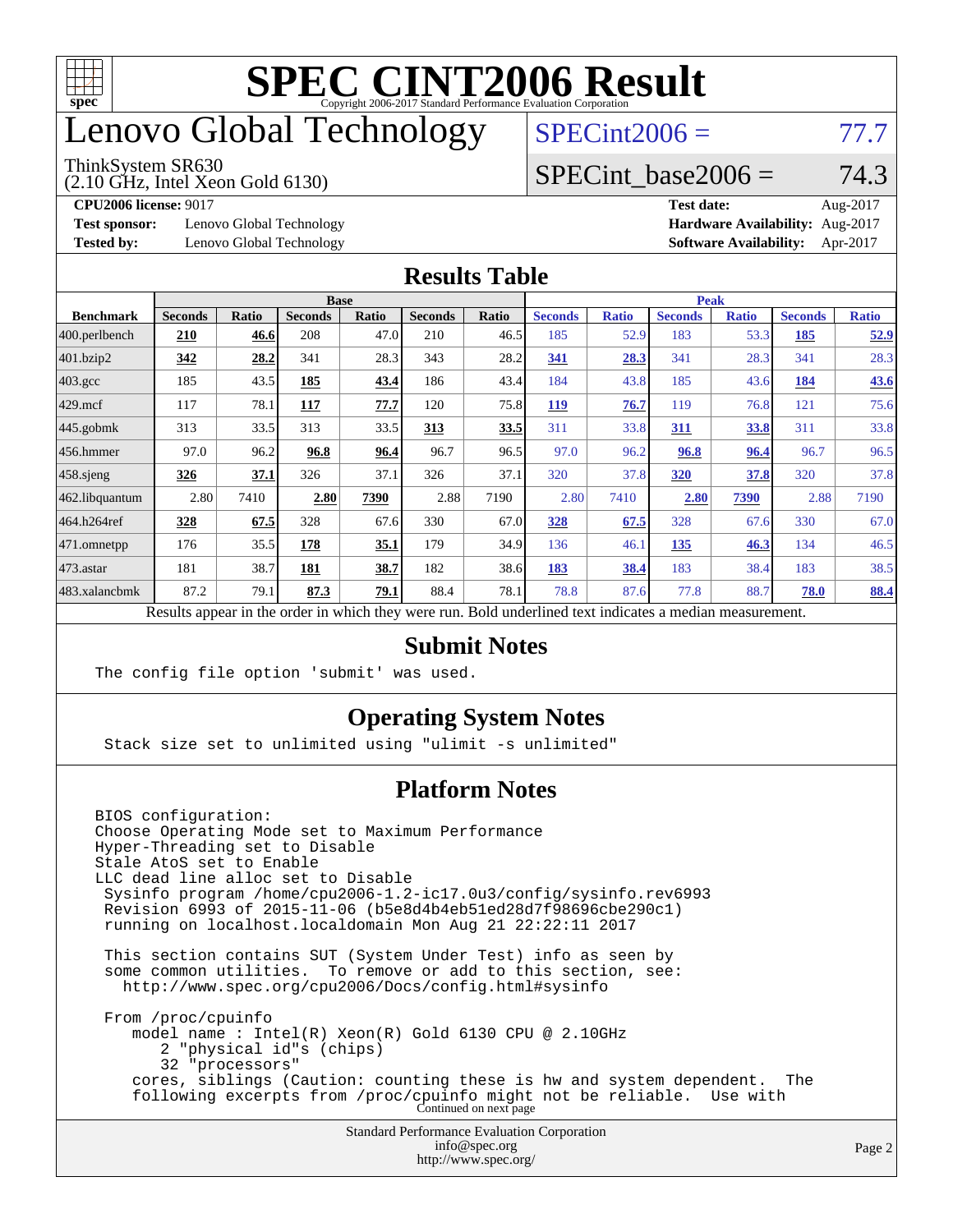

### enovo Global Technology

 $SPECint2006 = 77.7$  $SPECint2006 = 77.7$ 

(2.10 GHz, Intel Xeon Gold 6130) ThinkSystem SR630

SPECint base2006 =  $74.3$ 

**[Test sponsor:](http://www.spec.org/auto/cpu2006/Docs/result-fields.html#Testsponsor)** Lenovo Global Technology **[Hardware Availability:](http://www.spec.org/auto/cpu2006/Docs/result-fields.html#HardwareAvailability)** Aug-2017 **[Tested by:](http://www.spec.org/auto/cpu2006/Docs/result-fields.html#Testedby)** Lenovo Global Technology **[Software Availability:](http://www.spec.org/auto/cpu2006/Docs/result-fields.html#SoftwareAvailability)** Apr-2017

**[CPU2006 license:](http://www.spec.org/auto/cpu2006/Docs/result-fields.html#CPU2006license)** 9017 **[Test date:](http://www.spec.org/auto/cpu2006/Docs/result-fields.html#Testdate)** Aug-2017

#### **[Platform Notes \(Continued\)](http://www.spec.org/auto/cpu2006/Docs/result-fields.html#PlatformNotes)**

Standard Performance Evaluation Corporation [info@spec.org](mailto:info@spec.org) caution.) cpu cores : 16 siblings : 16 physical 0: cores 0 1 2 3 4 5 6 7 8 9 10 11 12 13 14 15 physical 1: cores 0 1 2 3 4 5 6 7 8 9 10 11 12 13 14 15 cache size : 22528 KB From /proc/meminfo MemTotal: 395896048 kB HugePages\_Total: 0<br>Hugepagesize: 2048 kB Hugepagesize: From /etc/\*release\* /etc/\*version\* os-release: NAME="Red Hat Enterprise Linux Server" VERSION="7.3 (Maipo)" ID="rhel" ID\_LIKE="fedora" VERSION\_ID="7.3" PRETTY\_NAME="Red Hat Enterprise Linux Server 7.3 (Maipo)" ANSI\_COLOR="0;31" CPE\_NAME="cpe:/o:redhat:enterprise\_linux:7.3:GA:server" redhat-release: Red Hat Enterprise Linux Server release 7.3 (Maipo) system-release: Red Hat Enterprise Linux Server release 7.3 (Maipo) system-release-cpe: cpe:/o:redhat:enterprise\_linux:7.3:ga:server uname -a: Linux localhost.localdomain 3.10.0-514.el7.x86\_64 #1 SMP Wed Oct 19 11:24:13 EDT 2016 x86\_64 x86\_64 x86\_64 GNU/Linux run-level 3 Aug 21 22:21 SPEC is set to: /home/cpu2006-1.2-ic17.0u3 Filesystem Type Size Used Avail Use% Mounted on<br>
/dev/sdb3 xfs 743G 11G 733G 2% / /dev/sdb3 xfs 743G 11G 733G 2% / Additional information from dmidecode: Warning: Use caution when you interpret this section. The 'dmidecode' program reads system data which is "intended to allow hardware to be accurately determined", but the intent may not be met, as there are frequent changes to hardware, firmware, and the "DMTF SMBIOS" standard. BIOS Lenovo -[IVE109Q-1.00]- 06/28/2017 Memory: 24x Samsung M393A2K43BB1-CTD 16 GB 2 rank 2666 MHz (End of data from sysinfo program)

<http://www.spec.org/>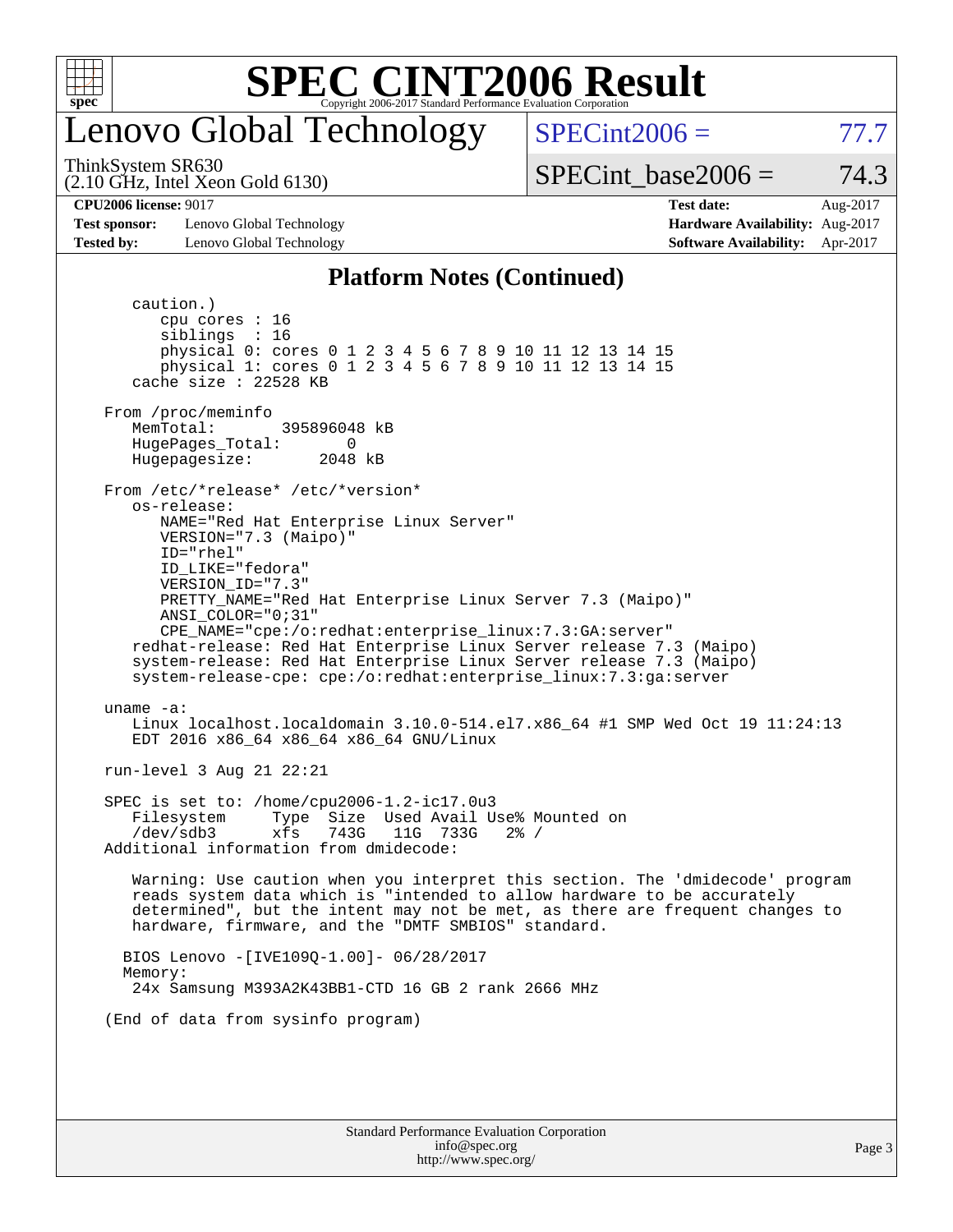

### enovo Global Technology

 $SPECint2006 = 77.7$  $SPECint2006 = 77.7$ 

(2.10 GHz, Intel Xeon Gold 6130) ThinkSystem SR630

SPECint base2006 =  $74.3$ 

**[Test sponsor:](http://www.spec.org/auto/cpu2006/Docs/result-fields.html#Testsponsor)** Lenovo Global Technology **[Hardware Availability:](http://www.spec.org/auto/cpu2006/Docs/result-fields.html#HardwareAvailability)** Aug-2017 **[Tested by:](http://www.spec.org/auto/cpu2006/Docs/result-fields.html#Testedby)** Lenovo Global Technology **[Software Availability:](http://www.spec.org/auto/cpu2006/Docs/result-fields.html#SoftwareAvailability)** Apr-2017

**[CPU2006 license:](http://www.spec.org/auto/cpu2006/Docs/result-fields.html#CPU2006license)** 9017 **[Test date:](http://www.spec.org/auto/cpu2006/Docs/result-fields.html#Testdate)** Aug-2017

#### **[General Notes](http://www.spec.org/auto/cpu2006/Docs/result-fields.html#GeneralNotes)**

Environment variables set by runspec before the start of the run: KMP AFFINITY = "granularity=fine, compact,  $0,3$ " LD\_LIBRARY\_PATH = "/home/cpu2006-1.2-ic17.0u3/lib/ia32:/home/cpu2006-1.2-ic17.0u3/lib/intel64:/home/cpu2006-1.2-ic17.0u3/sh10.2" OMP\_NUM\_THREADS = "32"

 Binaries compiled on a system with 1x Intel Core i7-4790 CPU + 32GB RAM memory using Redhat Enterprise Linux 7.2 Transparent Huge Pages enabled by default. Filesystem page cache cleared with: shell invocation of 'sync; echo 3 > /proc/sys/vm/drop\_caches' prior to run

#### **[Base Compiler Invocation](http://www.spec.org/auto/cpu2006/Docs/result-fields.html#BaseCompilerInvocation)**

[C benchmarks](http://www.spec.org/auto/cpu2006/Docs/result-fields.html#Cbenchmarks): [icc -m64](http://www.spec.org/cpu2006/results/res2017q4/cpu2006-20170918-49534.flags.html#user_CCbase_intel_icc_64bit_bda6cc9af1fdbb0edc3795bac97ada53)

[C++ benchmarks:](http://www.spec.org/auto/cpu2006/Docs/result-fields.html#CXXbenchmarks) [icpc -m64](http://www.spec.org/cpu2006/results/res2017q4/cpu2006-20170918-49534.flags.html#user_CXXbase_intel_icpc_64bit_fc66a5337ce925472a5c54ad6a0de310)

#### **[Base Portability Flags](http://www.spec.org/auto/cpu2006/Docs/result-fields.html#BasePortabilityFlags)**

 400.perlbench: [-DSPEC\\_CPU\\_LP64](http://www.spec.org/cpu2006/results/res2017q4/cpu2006-20170918-49534.flags.html#b400.perlbench_basePORTABILITY_DSPEC_CPU_LP64) [-DSPEC\\_CPU\\_LINUX\\_X64](http://www.spec.org/cpu2006/results/res2017q4/cpu2006-20170918-49534.flags.html#b400.perlbench_baseCPORTABILITY_DSPEC_CPU_LINUX_X64) 401.bzip2: [-DSPEC\\_CPU\\_LP64](http://www.spec.org/cpu2006/results/res2017q4/cpu2006-20170918-49534.flags.html#suite_basePORTABILITY401_bzip2_DSPEC_CPU_LP64) 403.gcc: [-DSPEC\\_CPU\\_LP64](http://www.spec.org/cpu2006/results/res2017q4/cpu2006-20170918-49534.flags.html#suite_basePORTABILITY403_gcc_DSPEC_CPU_LP64) 429.mcf: [-DSPEC\\_CPU\\_LP64](http://www.spec.org/cpu2006/results/res2017q4/cpu2006-20170918-49534.flags.html#suite_basePORTABILITY429_mcf_DSPEC_CPU_LP64) 445.gobmk: [-DSPEC\\_CPU\\_LP64](http://www.spec.org/cpu2006/results/res2017q4/cpu2006-20170918-49534.flags.html#suite_basePORTABILITY445_gobmk_DSPEC_CPU_LP64) 456.hmmer: [-DSPEC\\_CPU\\_LP64](http://www.spec.org/cpu2006/results/res2017q4/cpu2006-20170918-49534.flags.html#suite_basePORTABILITY456_hmmer_DSPEC_CPU_LP64) 458.sjeng: [-DSPEC\\_CPU\\_LP64](http://www.spec.org/cpu2006/results/res2017q4/cpu2006-20170918-49534.flags.html#suite_basePORTABILITY458_sjeng_DSPEC_CPU_LP64) 462.libquantum: [-DSPEC\\_CPU\\_LP64](http://www.spec.org/cpu2006/results/res2017q4/cpu2006-20170918-49534.flags.html#suite_basePORTABILITY462_libquantum_DSPEC_CPU_LP64) [-DSPEC\\_CPU\\_LINUX](http://www.spec.org/cpu2006/results/res2017q4/cpu2006-20170918-49534.flags.html#b462.libquantum_baseCPORTABILITY_DSPEC_CPU_LINUX) 464.h264ref: [-DSPEC\\_CPU\\_LP64](http://www.spec.org/cpu2006/results/res2017q4/cpu2006-20170918-49534.flags.html#suite_basePORTABILITY464_h264ref_DSPEC_CPU_LP64) 471.omnetpp: [-DSPEC\\_CPU\\_LP64](http://www.spec.org/cpu2006/results/res2017q4/cpu2006-20170918-49534.flags.html#suite_basePORTABILITY471_omnetpp_DSPEC_CPU_LP64) 473.astar: [-DSPEC\\_CPU\\_LP64](http://www.spec.org/cpu2006/results/res2017q4/cpu2006-20170918-49534.flags.html#suite_basePORTABILITY473_astar_DSPEC_CPU_LP64) 483.xalancbmk: [-DSPEC\\_CPU\\_LP64](http://www.spec.org/cpu2006/results/res2017q4/cpu2006-20170918-49534.flags.html#suite_basePORTABILITY483_xalancbmk_DSPEC_CPU_LP64) [-DSPEC\\_CPU\\_LINUX](http://www.spec.org/cpu2006/results/res2017q4/cpu2006-20170918-49534.flags.html#b483.xalancbmk_baseCXXPORTABILITY_DSPEC_CPU_LINUX)

#### **[Base Optimization Flags](http://www.spec.org/auto/cpu2006/Docs/result-fields.html#BaseOptimizationFlags)**

[C benchmarks](http://www.spec.org/auto/cpu2006/Docs/result-fields.html#Cbenchmarks):

[-xCORE-AVX2](http://www.spec.org/cpu2006/results/res2017q4/cpu2006-20170918-49534.flags.html#user_CCbase_f-xCORE-AVX2) [-ipo](http://www.spec.org/cpu2006/results/res2017q4/cpu2006-20170918-49534.flags.html#user_CCbase_f-ipo) [-O3](http://www.spec.org/cpu2006/results/res2017q4/cpu2006-20170918-49534.flags.html#user_CCbase_f-O3) [-no-prec-div](http://www.spec.org/cpu2006/results/res2017q4/cpu2006-20170918-49534.flags.html#user_CCbase_f-no-prec-div) [-parallel](http://www.spec.org/cpu2006/results/res2017q4/cpu2006-20170918-49534.flags.html#user_CCbase_f-parallel) [-qopt-prefetch](http://www.spec.org/cpu2006/results/res2017q4/cpu2006-20170918-49534.flags.html#user_CCbase_f-qopt-prefetch) [-auto-p32](http://www.spec.org/cpu2006/results/res2017q4/cpu2006-20170918-49534.flags.html#user_CCbase_f-auto-p32)

[C++ benchmarks:](http://www.spec.org/auto/cpu2006/Docs/result-fields.html#CXXbenchmarks)

[-xCORE-AVX2](http://www.spec.org/cpu2006/results/res2017q4/cpu2006-20170918-49534.flags.html#user_CXXbase_f-xCORE-AVX2) [-ipo](http://www.spec.org/cpu2006/results/res2017q4/cpu2006-20170918-49534.flags.html#user_CXXbase_f-ipo) [-O3](http://www.spec.org/cpu2006/results/res2017q4/cpu2006-20170918-49534.flags.html#user_CXXbase_f-O3) [-no-prec-div](http://www.spec.org/cpu2006/results/res2017q4/cpu2006-20170918-49534.flags.html#user_CXXbase_f-no-prec-div) [-qopt-prefetch](http://www.spec.org/cpu2006/results/res2017q4/cpu2006-20170918-49534.flags.html#user_CXXbase_f-qopt-prefetch) [-auto-p32](http://www.spec.org/cpu2006/results/res2017q4/cpu2006-20170918-49534.flags.html#user_CXXbase_f-auto-p32) [-Wl,-z,muldefs](http://www.spec.org/cpu2006/results/res2017q4/cpu2006-20170918-49534.flags.html#user_CXXbase_link_force_multiple1_74079c344b956b9658436fd1b6dd3a8a) [-L/sh10.2 -lsmartheap64](http://www.spec.org/cpu2006/results/res2017q4/cpu2006-20170918-49534.flags.html#user_CXXbase_SmartHeap64_63911d860fc08c15fa1d5bf319b9d8d5)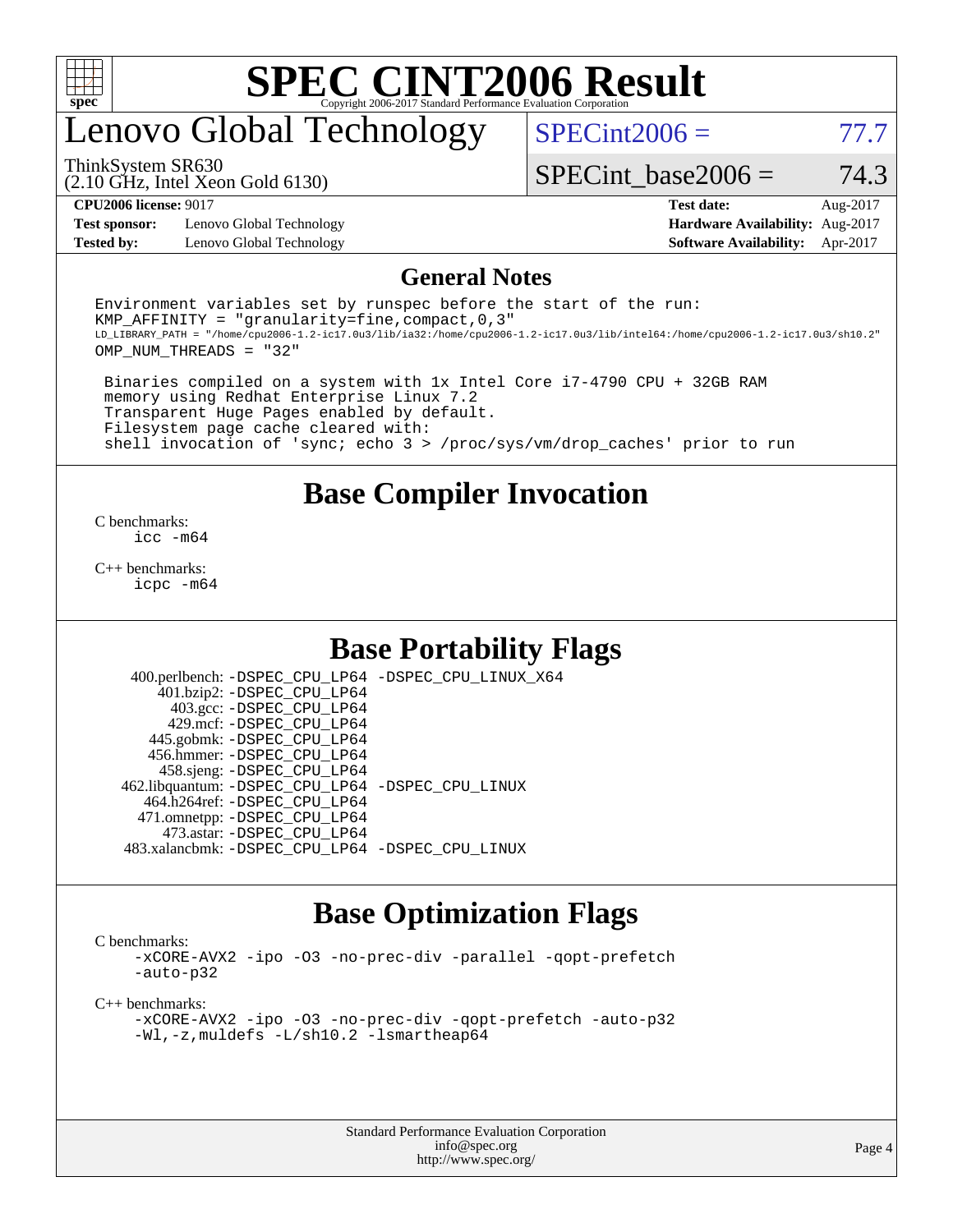

# enovo Global Technology

ThinkSystem SR630

(2.10 GHz, Intel Xeon Gold 6130)

 $SPECint2006 = 77.7$  $SPECint2006 = 77.7$ 

SPECint base2006 =  $74.3$ 

**[Test sponsor:](http://www.spec.org/auto/cpu2006/Docs/result-fields.html#Testsponsor)** Lenovo Global Technology **[Hardware Availability:](http://www.spec.org/auto/cpu2006/Docs/result-fields.html#HardwareAvailability)** Aug-2017 **[Tested by:](http://www.spec.org/auto/cpu2006/Docs/result-fields.html#Testedby)** Lenovo Global Technology **[Software Availability:](http://www.spec.org/auto/cpu2006/Docs/result-fields.html#SoftwareAvailability)** Apr-2017

**[CPU2006 license:](http://www.spec.org/auto/cpu2006/Docs/result-fields.html#CPU2006license)** 9017 **[Test date:](http://www.spec.org/auto/cpu2006/Docs/result-fields.html#Testdate)** Aug-2017

#### **[Base Other Flags](http://www.spec.org/auto/cpu2006/Docs/result-fields.html#BaseOtherFlags)**

[C benchmarks](http://www.spec.org/auto/cpu2006/Docs/result-fields.html#Cbenchmarks):

403.gcc: [-Dalloca=\\_alloca](http://www.spec.org/cpu2006/results/res2017q4/cpu2006-20170918-49534.flags.html#b403.gcc_baseEXTRA_CFLAGS_Dalloca_be3056838c12de2578596ca5467af7f3)

### **[Peak Compiler Invocation](http://www.spec.org/auto/cpu2006/Docs/result-fields.html#PeakCompilerInvocation)**

[C benchmarks \(except as noted below\)](http://www.spec.org/auto/cpu2006/Docs/result-fields.html#Cbenchmarksexceptasnotedbelow):

[icc -m64](http://www.spec.org/cpu2006/results/res2017q4/cpu2006-20170918-49534.flags.html#user_CCpeak_intel_icc_64bit_bda6cc9af1fdbb0edc3795bac97ada53)

400.perlbench: [icc -m32 -L/opt/intel/compilers\\_and\\_libraries\\_2017/linux/lib/ia32](http://www.spec.org/cpu2006/results/res2017q4/cpu2006-20170918-49534.flags.html#user_peakCCLD400_perlbench_intel_icc_c29f3ff5a7ed067b11e4ec10a03f03ae)

445.gobmk: [icc -m32 -L/opt/intel/compilers\\_and\\_libraries\\_2017/linux/lib/ia32](http://www.spec.org/cpu2006/results/res2017q4/cpu2006-20170918-49534.flags.html#user_peakCCLD445_gobmk_intel_icc_c29f3ff5a7ed067b11e4ec10a03f03ae)

[C++ benchmarks \(except as noted below\):](http://www.spec.org/auto/cpu2006/Docs/result-fields.html#CXXbenchmarksexceptasnotedbelow)

[icc -m32 -L/opt/intel/compilers\\_and\\_libraries\\_2017/linux/lib/ia32](http://www.spec.org/cpu2006/results/res2017q4/cpu2006-20170918-49534.flags.html#user_CXXpeak_intel_icc_c29f3ff5a7ed067b11e4ec10a03f03ae)

473.astar: [icpc -m64](http://www.spec.org/cpu2006/results/res2017q4/cpu2006-20170918-49534.flags.html#user_peakCXXLD473_astar_intel_icpc_64bit_fc66a5337ce925472a5c54ad6a0de310)

#### **[Peak Portability Flags](http://www.spec.org/auto/cpu2006/Docs/result-fields.html#PeakPortabilityFlags)**

 400.perlbench: [-D\\_FILE\\_OFFSET\\_BITS=64](http://www.spec.org/cpu2006/results/res2017q4/cpu2006-20170918-49534.flags.html#user_peakPORTABILITY400_perlbench_file_offset_bits_64_438cf9856305ebd76870a2c6dc2689ab) [-DSPEC\\_CPU\\_LINUX\\_IA32](http://www.spec.org/cpu2006/results/res2017q4/cpu2006-20170918-49534.flags.html#b400.perlbench_peakCPORTABILITY_DSPEC_CPU_LINUX_IA32) 401.bzip2: [-DSPEC\\_CPU\\_LP64](http://www.spec.org/cpu2006/results/res2017q4/cpu2006-20170918-49534.flags.html#suite_peakPORTABILITY401_bzip2_DSPEC_CPU_LP64) 403.gcc: [-DSPEC\\_CPU\\_LP64](http://www.spec.org/cpu2006/results/res2017q4/cpu2006-20170918-49534.flags.html#suite_peakPORTABILITY403_gcc_DSPEC_CPU_LP64) 429.mcf: [-DSPEC\\_CPU\\_LP64](http://www.spec.org/cpu2006/results/res2017q4/cpu2006-20170918-49534.flags.html#suite_peakPORTABILITY429_mcf_DSPEC_CPU_LP64) 445.gobmk: [-D\\_FILE\\_OFFSET\\_BITS=64](http://www.spec.org/cpu2006/results/res2017q4/cpu2006-20170918-49534.flags.html#user_peakPORTABILITY445_gobmk_file_offset_bits_64_438cf9856305ebd76870a2c6dc2689ab) 456.hmmer: [-DSPEC\\_CPU\\_LP64](http://www.spec.org/cpu2006/results/res2017q4/cpu2006-20170918-49534.flags.html#suite_peakPORTABILITY456_hmmer_DSPEC_CPU_LP64) 458.sjeng: [-DSPEC\\_CPU\\_LP64](http://www.spec.org/cpu2006/results/res2017q4/cpu2006-20170918-49534.flags.html#suite_peakPORTABILITY458_sjeng_DSPEC_CPU_LP64) 462.libquantum: [-DSPEC\\_CPU\\_LP64](http://www.spec.org/cpu2006/results/res2017q4/cpu2006-20170918-49534.flags.html#suite_peakPORTABILITY462_libquantum_DSPEC_CPU_LP64) [-DSPEC\\_CPU\\_LINUX](http://www.spec.org/cpu2006/results/res2017q4/cpu2006-20170918-49534.flags.html#b462.libquantum_peakCPORTABILITY_DSPEC_CPU_LINUX) 464.h264ref: [-DSPEC\\_CPU\\_LP64](http://www.spec.org/cpu2006/results/res2017q4/cpu2006-20170918-49534.flags.html#suite_peakPORTABILITY464_h264ref_DSPEC_CPU_LP64) 471.omnetpp: [-D\\_FILE\\_OFFSET\\_BITS=64](http://www.spec.org/cpu2006/results/res2017q4/cpu2006-20170918-49534.flags.html#user_peakPORTABILITY471_omnetpp_file_offset_bits_64_438cf9856305ebd76870a2c6dc2689ab) 473.astar: [-DSPEC\\_CPU\\_LP64](http://www.spec.org/cpu2006/results/res2017q4/cpu2006-20170918-49534.flags.html#suite_peakPORTABILITY473_astar_DSPEC_CPU_LP64) 483.xalancbmk: [-D\\_FILE\\_OFFSET\\_BITS=64](http://www.spec.org/cpu2006/results/res2017q4/cpu2006-20170918-49534.flags.html#user_peakPORTABILITY483_xalancbmk_file_offset_bits_64_438cf9856305ebd76870a2c6dc2689ab) [-DSPEC\\_CPU\\_LINUX](http://www.spec.org/cpu2006/results/res2017q4/cpu2006-20170918-49534.flags.html#b483.xalancbmk_peakCXXPORTABILITY_DSPEC_CPU_LINUX)

#### **[Peak Optimization Flags](http://www.spec.org/auto/cpu2006/Docs/result-fields.html#PeakOptimizationFlags)**

[C benchmarks](http://www.spec.org/auto/cpu2006/Docs/result-fields.html#Cbenchmarks):

 400.perlbench: [-prof-gen](http://www.spec.org/cpu2006/results/res2017q4/cpu2006-20170918-49534.flags.html#user_peakPASS1_CFLAGSPASS1_LDCFLAGS400_perlbench_prof_gen_e43856698f6ca7b7e442dfd80e94a8fc)(pass 1) [-prof-use](http://www.spec.org/cpu2006/results/res2017q4/cpu2006-20170918-49534.flags.html#user_peakPASS2_CFLAGSPASS2_LDCFLAGS400_perlbench_prof_use_bccf7792157ff70d64e32fe3e1250b55)(pass 2) [-xCORE-AVX2](http://www.spec.org/cpu2006/results/res2017q4/cpu2006-20170918-49534.flags.html#user_peakPASS2_CFLAGSPASS2_LDCFLAGS400_perlbench_f-xCORE-AVX2)(pass 2) [-par-num-threads=1](http://www.spec.org/cpu2006/results/res2017q4/cpu2006-20170918-49534.flags.html#user_peakPASS1_CFLAGSPASS1_LDCFLAGS400_perlbench_par_num_threads_786a6ff141b4e9e90432e998842df6c2)(pass 1) [-ipo](http://www.spec.org/cpu2006/results/res2017q4/cpu2006-20170918-49534.flags.html#user_peakPASS2_CFLAGSPASS2_LDCFLAGS400_perlbench_f-ipo)(pass 2) [-O3](http://www.spec.org/cpu2006/results/res2017q4/cpu2006-20170918-49534.flags.html#user_peakPASS2_CFLAGSPASS2_LDCFLAGS400_perlbench_f-O3)(pass 2) [-no-prec-div](http://www.spec.org/cpu2006/results/res2017q4/cpu2006-20170918-49534.flags.html#user_peakPASS2_CFLAGSPASS2_LDCFLAGS400_perlbench_f-no-prec-div)(pass 2) [-qopt-prefetch](http://www.spec.org/cpu2006/results/res2017q4/cpu2006-20170918-49534.flags.html#user_peakCOPTIMIZE400_perlbench_f-qopt-prefetch)

 401.bzip2: [-prof-gen](http://www.spec.org/cpu2006/results/res2017q4/cpu2006-20170918-49534.flags.html#user_peakPASS1_CFLAGSPASS1_LDCFLAGS401_bzip2_prof_gen_e43856698f6ca7b7e442dfd80e94a8fc)(pass 1) [-prof-use](http://www.spec.org/cpu2006/results/res2017q4/cpu2006-20170918-49534.flags.html#user_peakPASS2_CFLAGSPASS2_LDCFLAGS401_bzip2_prof_use_bccf7792157ff70d64e32fe3e1250b55)(pass 2) [-xCORE-AVX2](http://www.spec.org/cpu2006/results/res2017q4/cpu2006-20170918-49534.flags.html#user_peakPASS2_CFLAGSPASS2_LDCFLAGS401_bzip2_f-xCORE-AVX2)(pass 2)  $-par-num-threads=1(pass 1) -ipo(pass 2) -O3(pass 2)$  $-par-num-threads=1(pass 1) -ipo(pass 2) -O3(pass 2)$  $-par-num-threads=1(pass 1) -ipo(pass 2) -O3(pass 2)$  $-par-num-threads=1(pass 1) -ipo(pass 2) -O3(pass 2)$  $-par-num-threads=1(pass 1) -ipo(pass 2) -O3(pass 2)$  $-par-num-threads=1(pass 1) -ipo(pass 2) -O3(pass 2)$ [-no-prec-div](http://www.spec.org/cpu2006/results/res2017q4/cpu2006-20170918-49534.flags.html#user_peakCOPTIMIZEPASS2_CFLAGSPASS2_LDCFLAGS401_bzip2_f-no-prec-div) [-auto-ilp32](http://www.spec.org/cpu2006/results/res2017q4/cpu2006-20170918-49534.flags.html#user_peakCOPTIMIZE401_bzip2_f-auto-ilp32) [-qopt-prefetch](http://www.spec.org/cpu2006/results/res2017q4/cpu2006-20170918-49534.flags.html#user_peakCOPTIMIZE401_bzip2_f-qopt-prefetch)

Continued on next page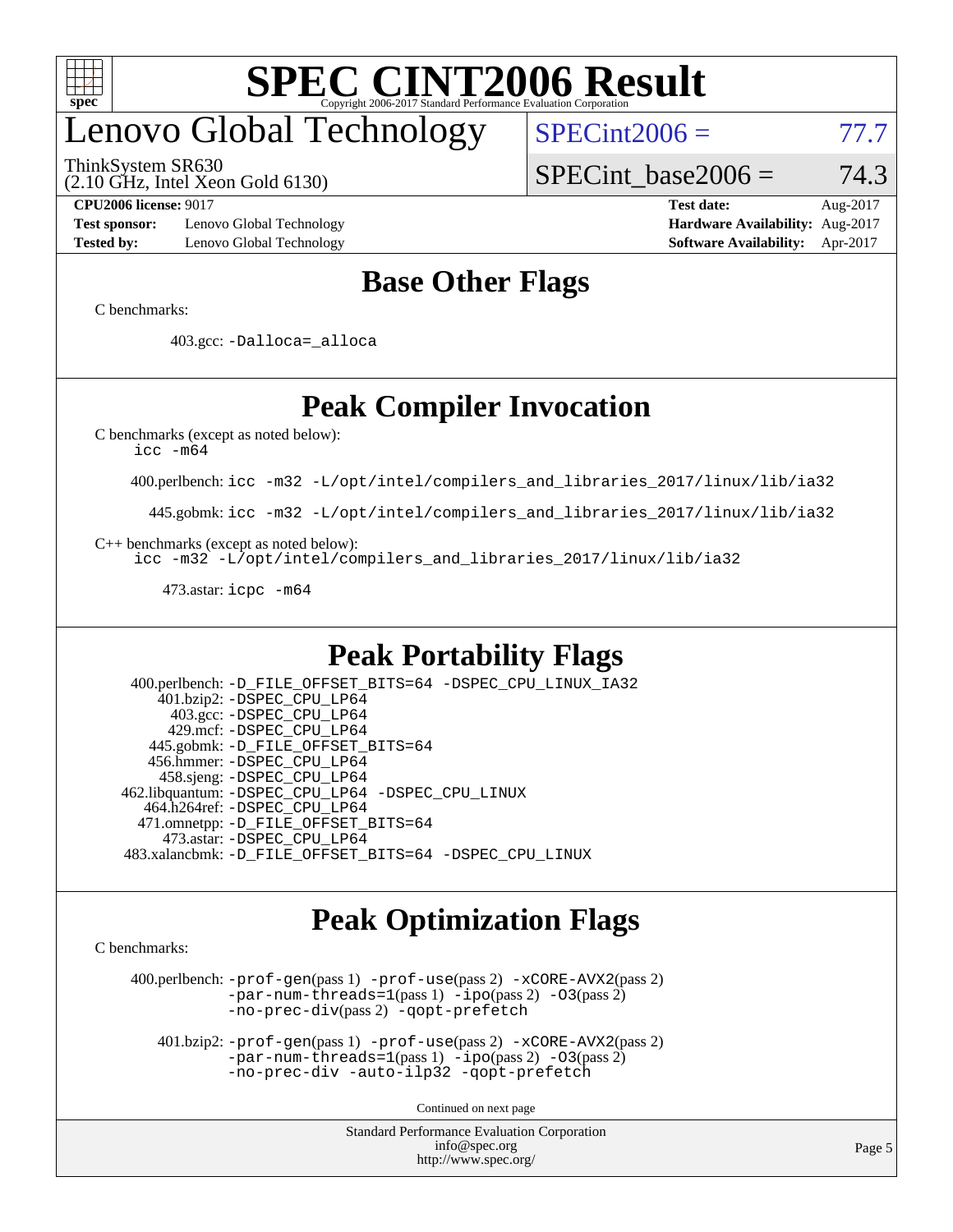

## enovo Global Technology

ThinkSystem SR630

 $SPECint2006 = 77.7$  $SPECint2006 = 77.7$ 

(2.10 GHz, Intel Xeon Gold 6130)

SPECint base2006 =  $74.3$ 

**[Test sponsor:](http://www.spec.org/auto/cpu2006/Docs/result-fields.html#Testsponsor)** Lenovo Global Technology **[Hardware Availability:](http://www.spec.org/auto/cpu2006/Docs/result-fields.html#HardwareAvailability)** Aug-2017 **[Tested by:](http://www.spec.org/auto/cpu2006/Docs/result-fields.html#Testedby)** Lenovo Global Technology **[Software Availability:](http://www.spec.org/auto/cpu2006/Docs/result-fields.html#SoftwareAvailability)** Apr-2017

**[CPU2006 license:](http://www.spec.org/auto/cpu2006/Docs/result-fields.html#CPU2006license)** 9017 **[Test date:](http://www.spec.org/auto/cpu2006/Docs/result-fields.html#Testdate)** Aug-2017

### **[Peak Optimization Flags \(Continued\)](http://www.spec.org/auto/cpu2006/Docs/result-fields.html#PeakOptimizationFlags)**

| 403.gcc: -xCORE-AVX2 -ipo -03 -no-prec-div -inline-calloc<br>-gopt-malloc-options=3 -auto-ilp32                                                                                                                               |  |
|-------------------------------------------------------------------------------------------------------------------------------------------------------------------------------------------------------------------------------|--|
| 429.mcf: -xCORE-AVX2 -ipo -03 -no-prec-div -parallel<br>-gopt-prefetch -auto-p32                                                                                                                                              |  |
| 445.gobmk: -prof-gen(pass 1) -prof-use(pass 2) -xCORE-AVX2(pass 2)<br>$-par-num-threads=1(pass 1) -ipo(pass 2) -03(pass 2)$<br>$-no-prec-div(pass 2)$                                                                         |  |
| $456.$ hmmer: basepeak = yes                                                                                                                                                                                                  |  |
| 458.sjeng: -prof-gen(pass 1) -prof-use(pass 2) -xCORE-AVX2(pass 2)<br>$-par-num-threads=1(pass 1) -ipo(pass 2) -03(pass 2)$<br>-no-prec-div(pass 2) -unroll4                                                                  |  |
| $462$ .libquantum: basepeak = yes                                                                                                                                                                                             |  |
| $464.h264$ ref: basepeak = yes                                                                                                                                                                                                |  |
| $C_{++}$ benchmarks:                                                                                                                                                                                                          |  |
| 471.omnetpp: -prof-gen(pass 1) -prof-use(pass 2) -xCORE-AVX2(pass 2)<br>$-par-num-threads=1(pass 1) -ipo(pass 2) -03(pass 2)$<br>-no-prec-div(pass 2) -qopt-ra-region-strategy=block<br>-Wl,-z, muldefs -L/sh10.2 -lsmartheap |  |
| 473.astar: -xCORE-AVX2 -ipo -03 -no-prec-div -qopt-prefetch<br>-auto-p32 -Wl,-z, muldefs -L/sh10.2 -lsmartheap64                                                                                                              |  |
| 483.xalancbmk:-xCORE-AVX2 -ipo -03 -no-prec-div -qopt-prefetch<br>-Wl,-z, muldefs -L/sh10.2 -lsmartheap                                                                                                                       |  |

### **[Peak Other Flags](http://www.spec.org/auto/cpu2006/Docs/result-fields.html#PeakOtherFlags)**

[C benchmarks](http://www.spec.org/auto/cpu2006/Docs/result-fields.html#Cbenchmarks):

403.gcc: [-Dalloca=\\_alloca](http://www.spec.org/cpu2006/results/res2017q4/cpu2006-20170918-49534.flags.html#b403.gcc_peakEXTRA_CFLAGS_Dalloca_be3056838c12de2578596ca5467af7f3)

The flags files that were used to format this result can be browsed at <http://www.spec.org/cpu2006/flags/Intel-ic17.0-official-linux64-revF.html> <http://www.spec.org/cpu2006/flags/Lenovo-Platform-Flags-V1.2-SKL-C.20171004.html>

You can also download the XML flags sources by saving the following links:

<http://www.spec.org/cpu2006/flags/Intel-ic17.0-official-linux64-revF.xml> <http://www.spec.org/cpu2006/flags/Lenovo-Platform-Flags-V1.2-SKL-C.20171004.xml>